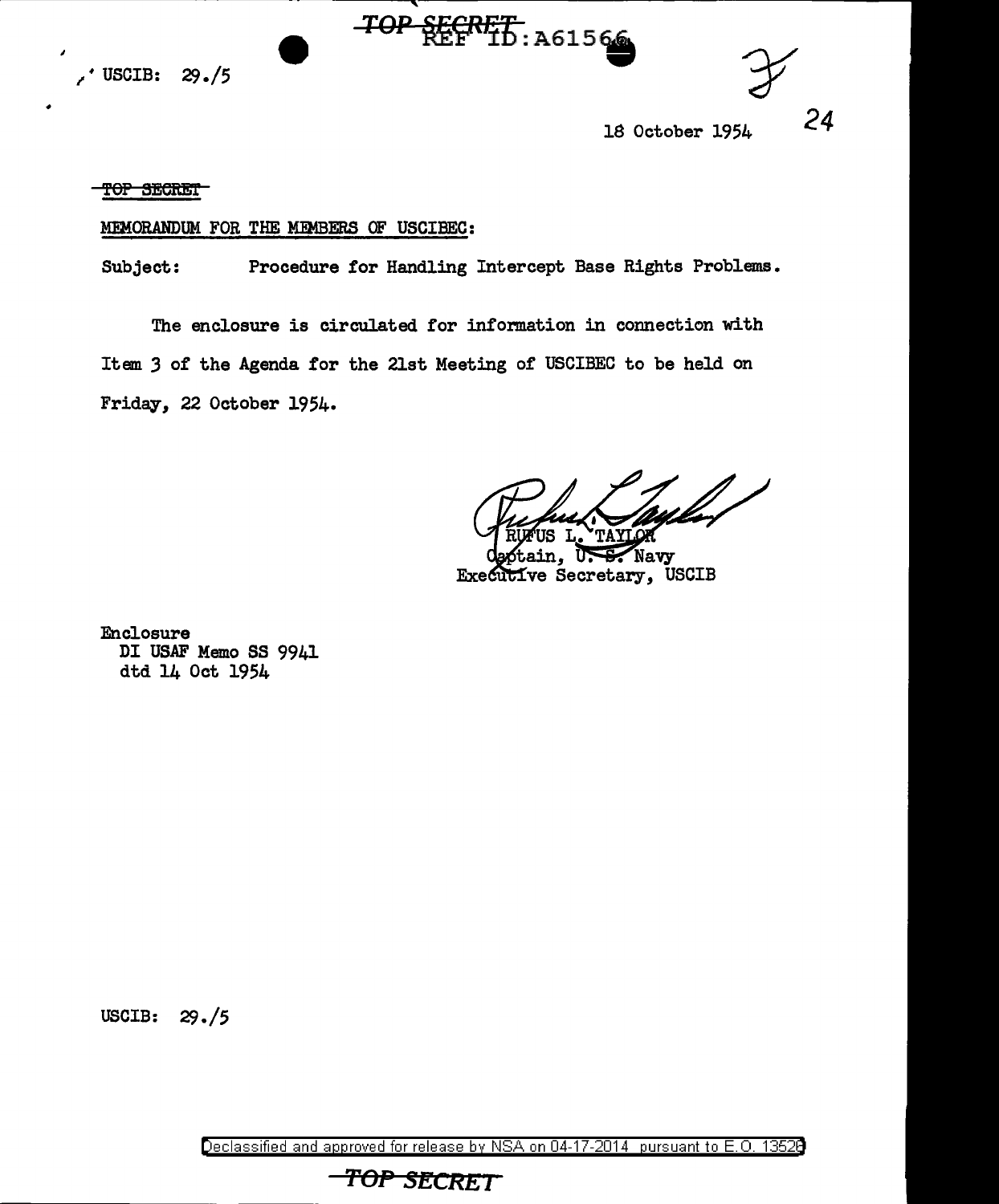

**REF ID: A61566** <del>TOP SWEIN'T</del>

 $-29941$ 

DEPARTMENT OF THE AIR FORCE Headquarters United States Air Force Washington 25, D.C.

14 October 1954

APOIN-LAR

# MEMORANDOM FOR THE EXECUTIVE SECRETARY, USCIB

SUBJECT: (Uncld) Prosedure for Ascuiring Foreign Military Rights

1. In response to a request made at the 18th (special) Meeting of USCIBEC, 15 September 1954, a brief review of the procedures followed within the Dayarbment of Defense for the acquisition of foreign military rights is inclosed for the information of the Manbers of USCTHEC.

2. It is suggested that the Inclosure be considered in connection with USCIEEC discussion of the item, "Procedure for Handling Matters Involving Base Rights for Intercept Activities in Foreign Countries".

Financil

1 Inclosure As above

F. J. HARROLD It. Colonel, USAF Directorate of Intelligence

TOP CLORET

Reproduction of this document in whole or in part is probibited except with permission of the issuing office.

Series "A" Copy 24of 40 copies. Page 1 of 1 pages.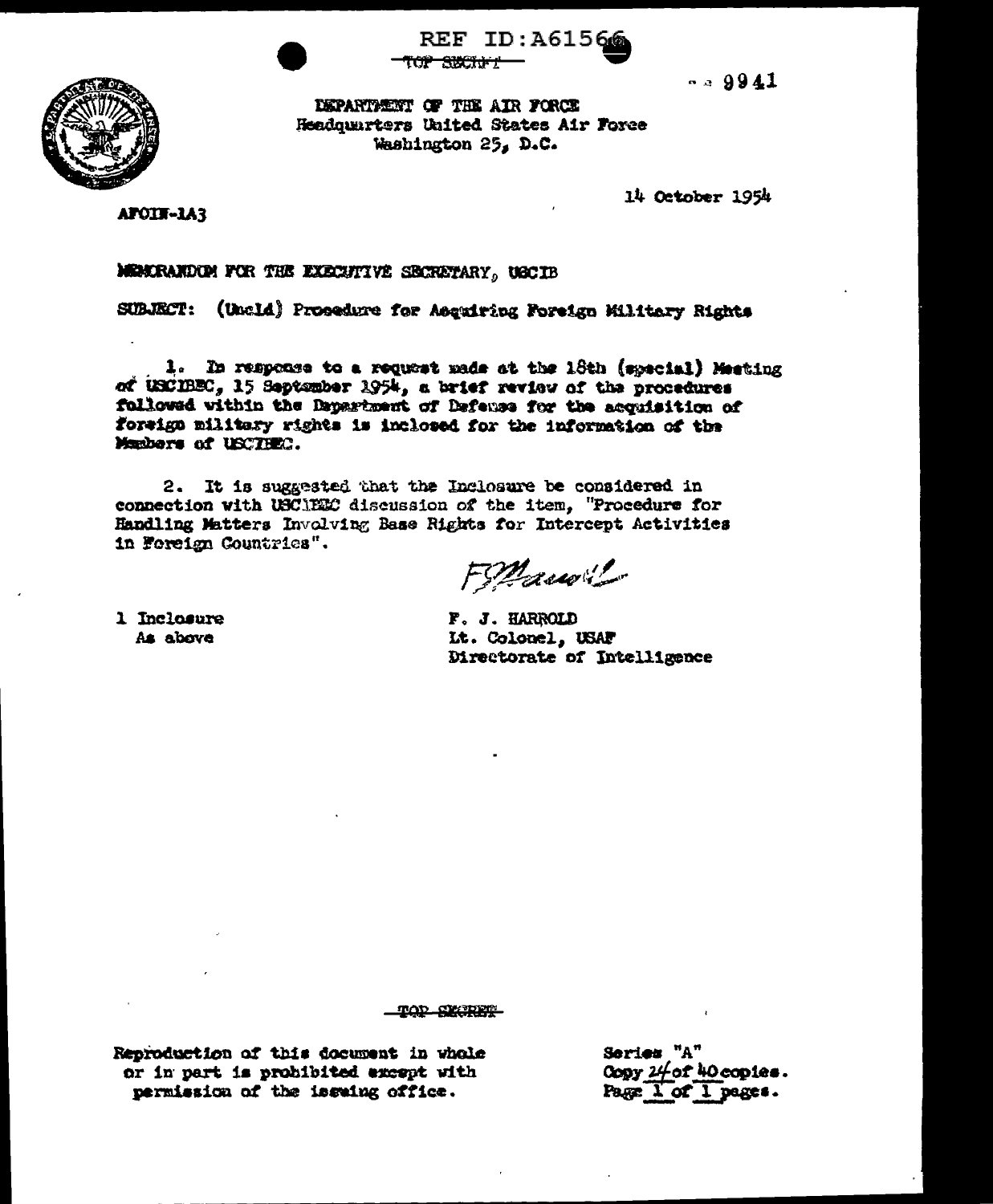REF-LD: A61566

# Inclosure

 $-9941$ 

# PROCEDURES FOLLOWED WITHIN THE DEPARTMENT OF DEFENSE WITH REGARD TO ACGUISTILOW OF MILITARY RIGHTS IN FOREIGN COUNTRIES

1. The procedures followed within the Department of Defense concerning the initiation and conduct of international negotiations for military base rights fall within the framework of various policy statements as agreed in an exchange of latters between the Secretaries of State and Defense. Within the Department of Defense, these guidelines have been succeeded by the 570 Series of JUS directives which have specifically defined the Services role in this procedure.

2. Department of Defeuse responsibility for any particular series of negotiations is undertaken by one military department. as mutually agreed, which acts as the Service coordination agency throughout the course of the negotiations. Because the Air Force has had a primary interest in securing foreign military rights, the Department of the Air Forca has undertaken this task in the majority of cases to date. The Directorate of Plans is the action agency for the Air Force in this matter.

3. The military rights process can best be reviewed by consideration of the successive steps involved:

#### a. Development and Consolidation of Military Requirements.

As military requirements are developed within the Services, they are submitted to the JCS for review and approval. After they are approved by the JCS, the total U.S. Military requirements for any one country must be packaged into a single "Statement of U.S. Military Requirements" prior to the initiation of magotiations. This statement will contain sufficient information for the Department of State to conduct detailed discussions with the foreign Government concerned. As noted above, this responsibility for consolidating Department of Defense requirements into one comprehensive statement has normally been given to the Department of the Air Force.

# b. Preparation of a Proposed Governmental Agreement.

Concurrently with the preparation of the consolidated statement of military requirements, the Air Force in coordination with the Department of State and the other Services will prepare a proposed governmental agreement tailored to fit the particular country in question. If a formal. full-scale agreement is not required, instructions as to the type of arrangement required will be prepared as a substitute.

**TOP HEALET** 

Saries "A" Copy  $2\frac{1}{2}$  of 40 copies. Page 1 of 3 pages.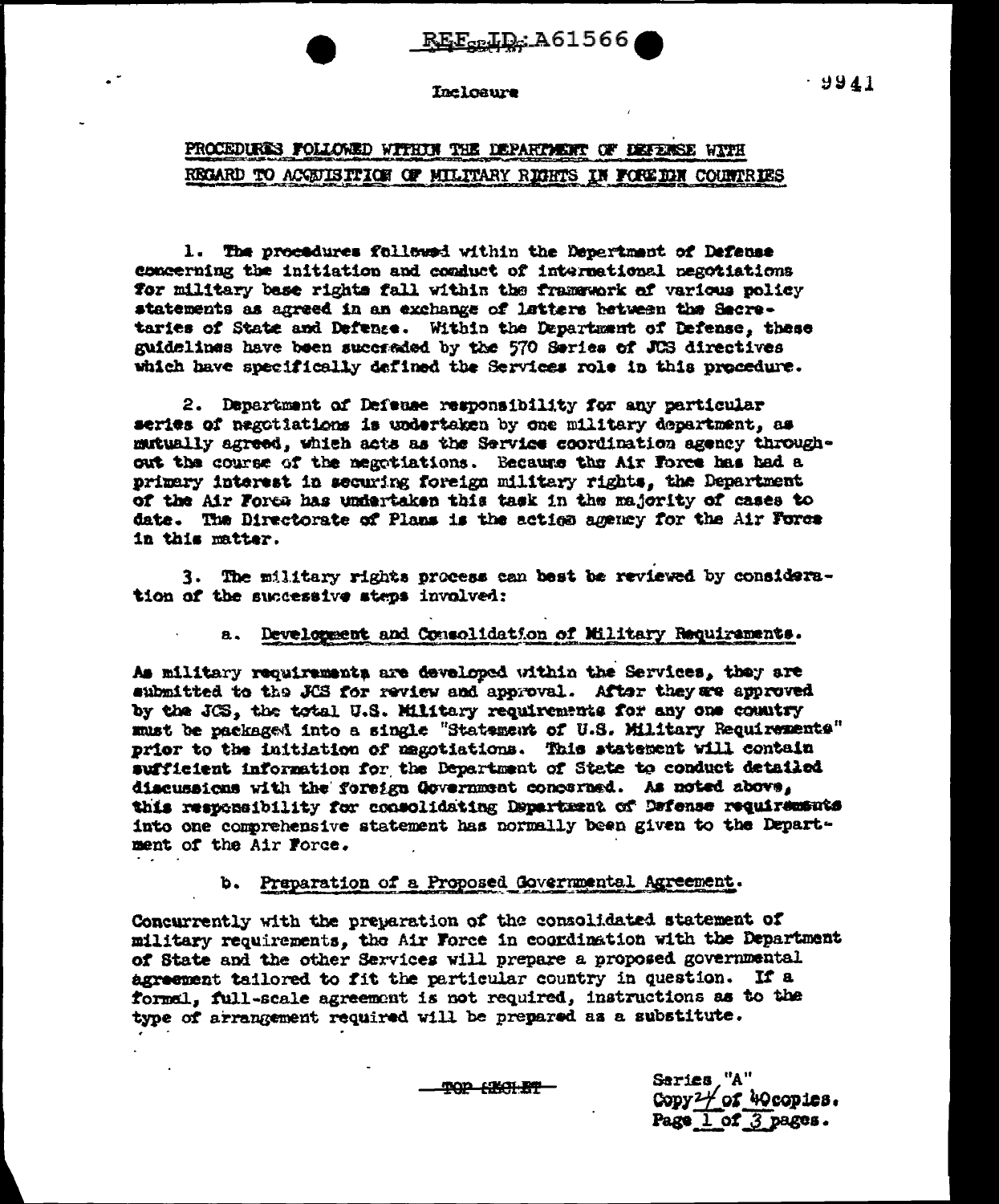**REF ID:A61566** 

TOP SECTION

# c. Completion of the "negotiating package".

The Air Force will assemble the "negotiating package" which normally consists of: (1) The statement of military requirements: (2) The proposed Governmental agreement, and (3) A letter from the Secretary of Defense to the Secretary of State forwarding and elaborating on the first two documents. The letter will also formally request that megotiations be initiated for the military rights desired. This package will be coordinated with all interested agencies. Following the receipt of the request to initiate negotiations, the Department. of Defense works closely with the Depertment of State in the preparation of negotiating instructions to the U.S. Embassy concerned. Copies of the negotiating instructions and subsequent State-Defense messages concerning the negotiations are forwarded to the Joint Commander concerned who will be called upon to assist in working out the technical phase of the negotiations.

# d. Actions During and Following Megotiations.

The senior U.S. Diplomatic Representative in the foreign country concerned is responsible for conducting the actual negotiations. However, during these negotiations, he may be assisted by technical advisors provided by the military Services or agencies as required. During the course of the negotiations, the Air Force will continue to monitor the negotiations for the Department of Defense. The responsibility will continue until a satisfactory agreement is negotiated, and frequently, extends into the subsequent phase when the agreements are implemented. This process necessarily attails continuous coordination among the Services and interested agencies. When an acceptable agreement is reached and signed, the Air Force has the continuing responsibility for monitoring the implementation and interpretation of the provisions of the agreement. This description has been over-simplified; however, it may be used as a guide for the usual pattern of negotiations.

4. Separate from but supplementary to the above procedure, there is an agreement between the Secretaries of State and Defense concerning the obtaining of rights required to conduct site surveys in foreign countries for the purpose of locating sitable sites for U.S. Comint units. By terms of this agreement, a representative of the Department of State (Mr. W. Park Armstrong, Jr.) and a representative of the Department of Defense (Major J. Craig Teller, Directorate of Intelligence, USAF) have been designated for their respective departments to communicate directly to effect continuing and detailed coordination on site survey projects. Although Mr. Armstrong was named as the Department of State representative, Mr. Robert F. Packard, Special Projects Staff, has served

Page 2 of  $3$  pages.

 $\overline{2}$ 

TOP SECRET-